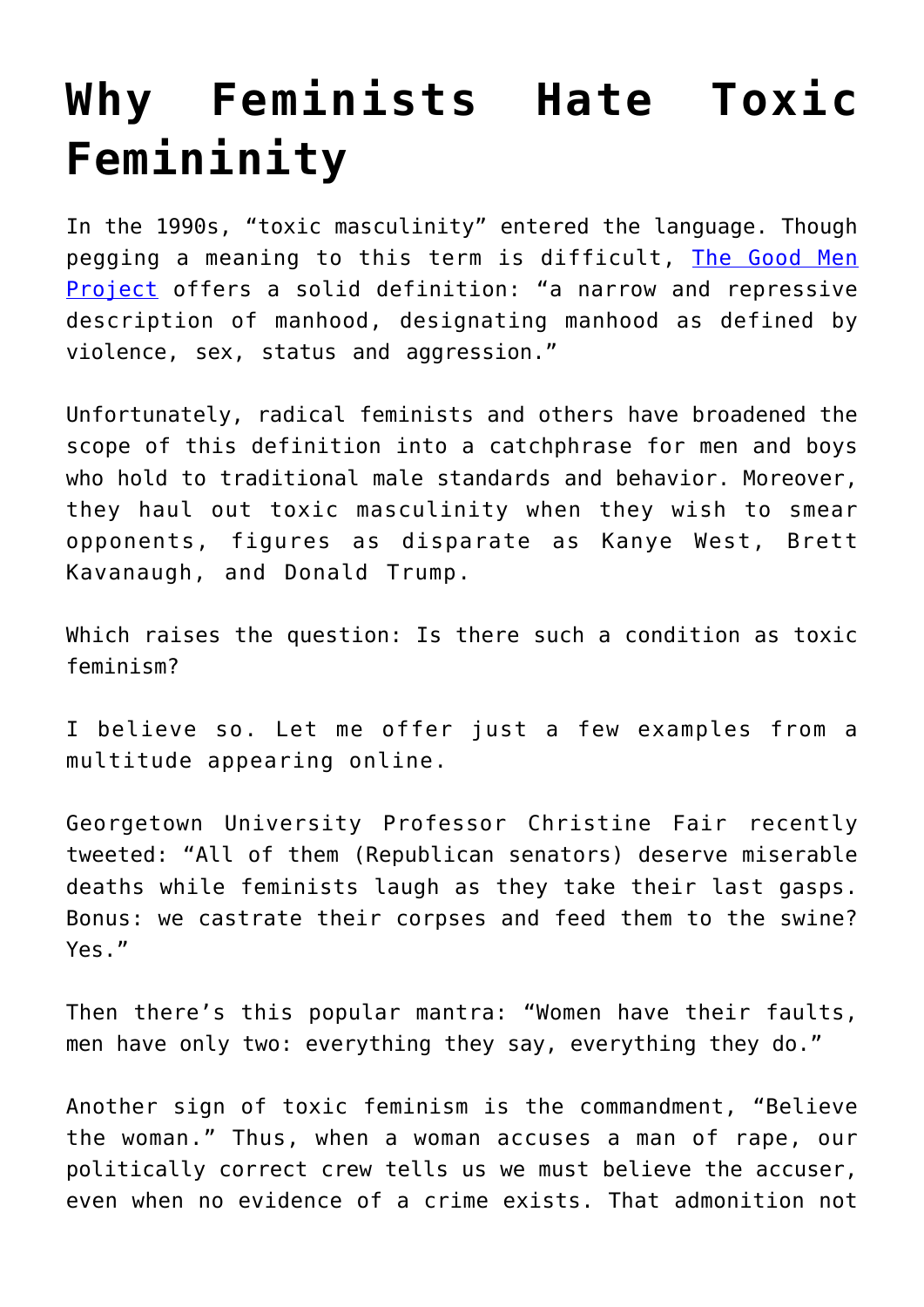only turns our justice system on its head, where the accused is now presumed guilty until proving his innocence, but it also raises this question: Why should we automatically believe women? Are women now angels levitating above men?

I've known plenty of women who have misled or lied to their spouses, their children, their friends, their employers. So why on earth should we believe someone based on an arrangement of chromosomes?

Finally, feminists, even some moderate ones, contend that women are oppressed. But let's look at some evidence before we jump to conclusions.

For starters, women live longer than men. More women than men now attend college and graduate school. Women in the public square receive praise and pats on the back when they succeed and sympathy when they fail. Based on their sex, women fired from a job or refused promotion can claim "victimhood" status, while a man who did the same would be laughed from the room. From West Point to Fort Benning, the physical fitness standards for male soldiers are higher than those for females.

But when it comes to female toxicity, there's another side to the coin: toxic femininity. And for radical feminists, femininity can be as poisonous as toxic masculinity.

Toxic femininity is seen in the woman who likes appearing attractive, or the one who engages in harmless flirtations (only a few of these graceful creatures remain). It's also seen in the woman who values modesty, the woman who enjoys being treated like a lady, and the woman who doesn't want her daughter subject to a military draft.

Even worse are those women who put hearth and home above a profession. The woman who wants marriage and a husband, the woman who has several children, the woman who deems it noble